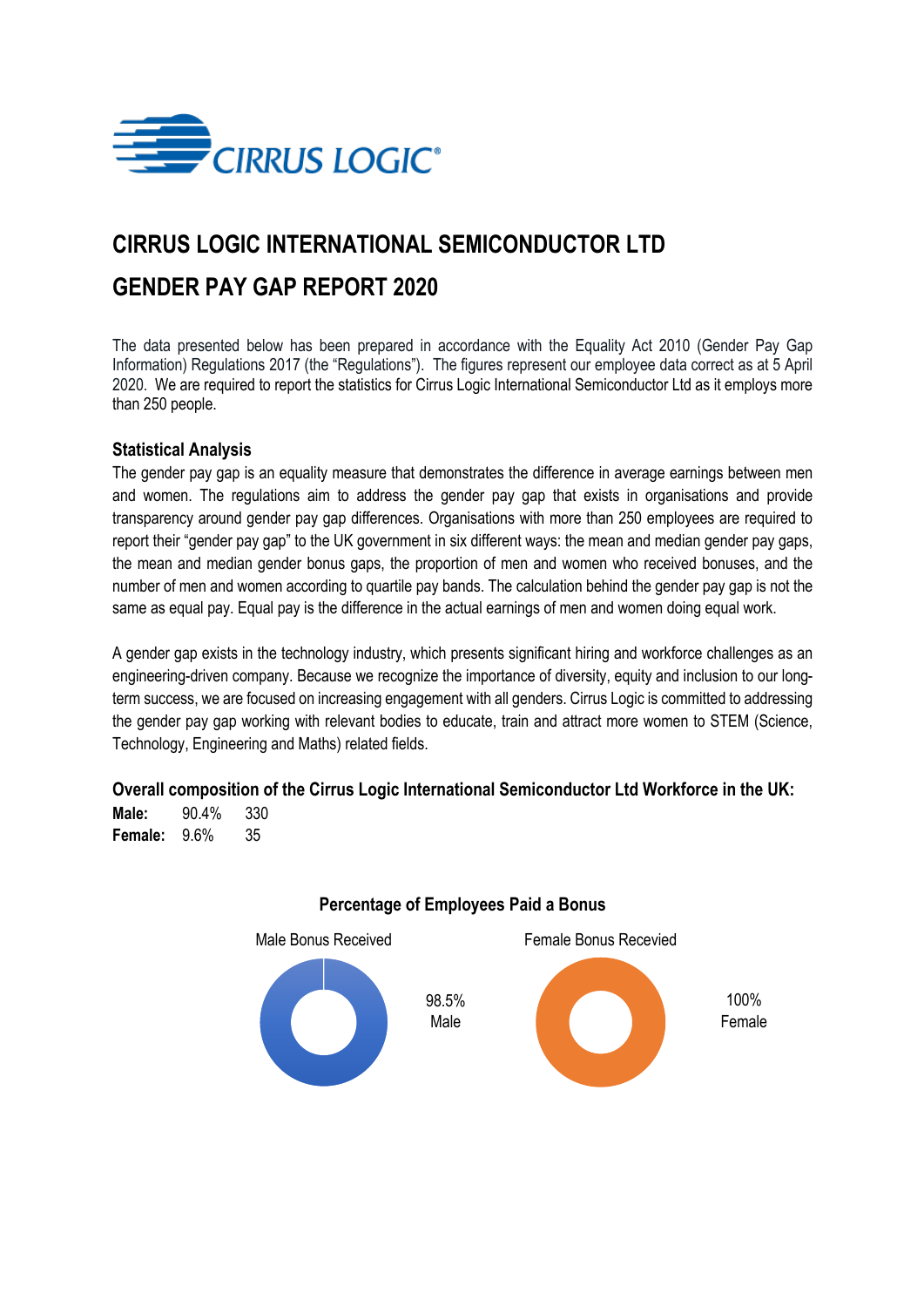

**Percentage of Women in Each Pay Quarter**

bonus pay paid to male relevant employees and that paid to female relevant employees.

bonus pay paid to male relevant employees and that paid to female relevant employees.